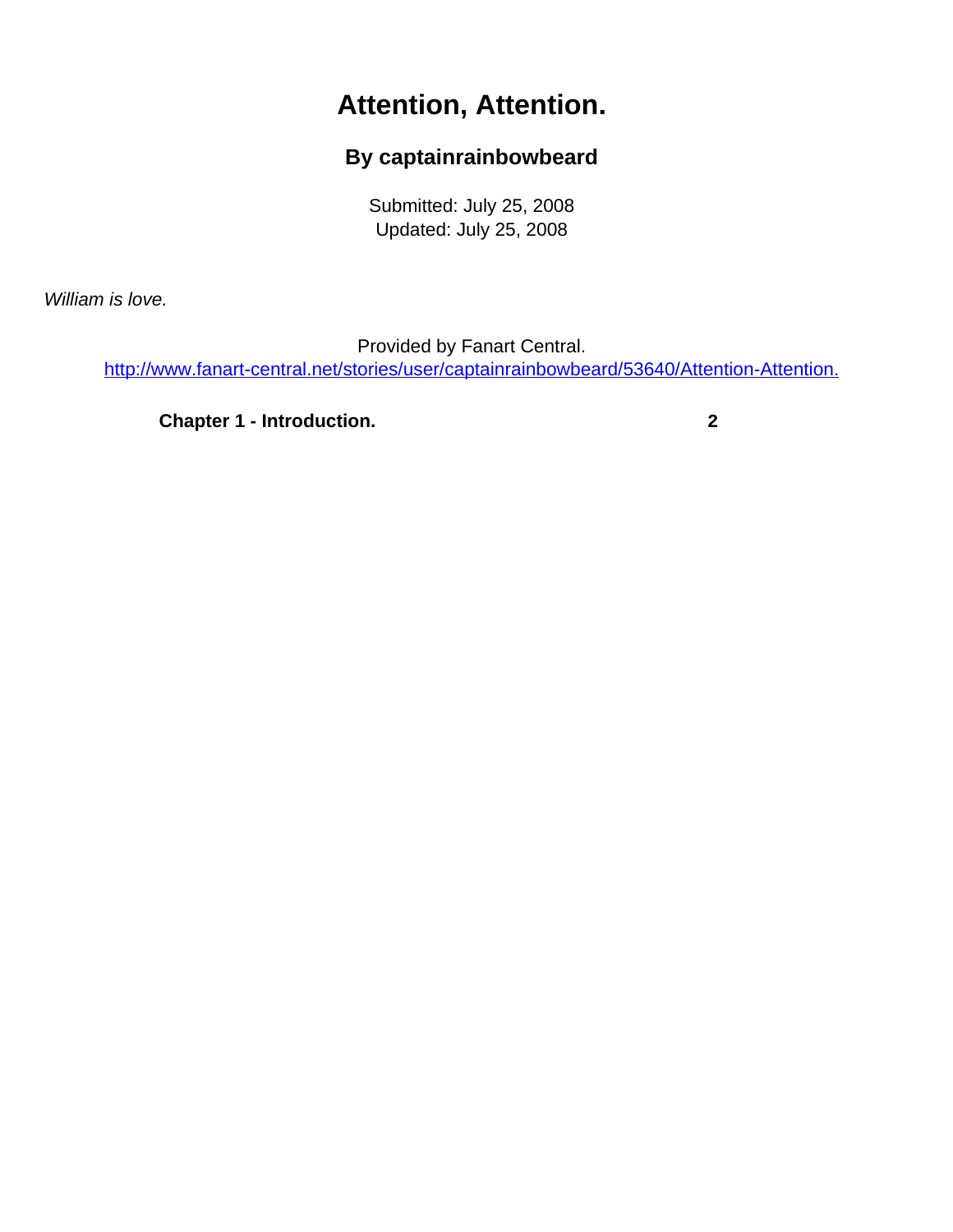## **1 - Introduction.**

<span id="page-1-0"></span>He's the only thing I can remember from my childhood. Whatever I did, he was there. We were best friends ever since our parent's met. We were inseparable, and we just sort of, clicked. Y'know? There's one time in particular I remember. It was actually the time we first met. We were five, I believe. I remembered seeing him on the swing set. He was going so high, higher than I could ever imagine. He moved back and forth, back and forth. I, in awe, watched him. His curly brown hair flew in the wind, just as he was doing. I remember hearing his mother call out, William, be careful. William, I thought to myself.

"Move!" I heard him yell. My head shot up at him. He seemed angry, so I stepped to the side. He kept swinging, but he was looking at the ground below him. Suddenly his head flew up and he jumped of the swing. I watched him soar, his hair was flailing behind him. He landed with a loud thud and the hard, sandy ground. He sat up and inspected himself. I looked up to see his mom talking to my mom. They were smiling and laughing. I looked back down at him as he was dusting himself off. I held out my hand, he grabbed it and smiled. "I'm William," he said enthusiastically.

I pulled him up, "I'm Maria," I replied.

He stared at me and looked down shyly, "That's a pretty name," he turned a slight shade of pink.

I looked at him with large brown eyes questionably, "Uh, thanks. Yours is too."

He frowned, "No it's not. Mama says it's hand sum."

"That's not how you say that," I said, sticking my tongue out.

"Oh well," he said, and started running to the animals on the springs. He got up on the one shaped like a pelican. "Catch me if you can," he yelled playfully.

I smiled and ran towards the horse and climbed on, moving back and furiously. "Fine, I will!" He frowned again, "That's no fair! Horses go faster than birds do." He got off and ran towards the monkey bars, which were attached a large play structure. I can still remember it, it was shaped like a castle. And It was red and yellow with a bright blue slide connected to it. It also had a rock climbing wall and a fireman's pole. But instead of going to the monkey bars, he veered of his path and headed straight for the rock climbing wall. He made his way up the wall and stepped onto the platform above it. I got up and ran to the slide, then stopped. Now, I had only attempted this once, and failed. But I was determined. I started running again and tried to climb up the steep slide. But my foot slipped and I landed, smacking my chin against the unforgiving playground toy. Then I started to cry. Mama started to come over but William was there first. He held out his hand. I wiped my drenched eyes with my sleeve, and grabbed his pale hand. He helped me climb back down the slide, "It's alright, sometimes you can't always make it up." He sat by me at the end of the slide. I sniffled. And Mama came by.

"Are you okay, Baby?" I remember her asking.

I nodded, "William helped me."

She smiled, her perfect teeth glistening in the sunshine, "What a nice little boy"

"I'm not a boy," he protested, "I'm a man."

Mama laughed, "Of course you are." She ruffled his hair and kissed me on the forehead, "Be careful, Baby, alright?"

"Okay, Mama."

William looked at me, "So, do you want to play tag?" he asked.

I smiled and nodded.

He smiled back and slapped my knee, "You're it!" He said and started running away.